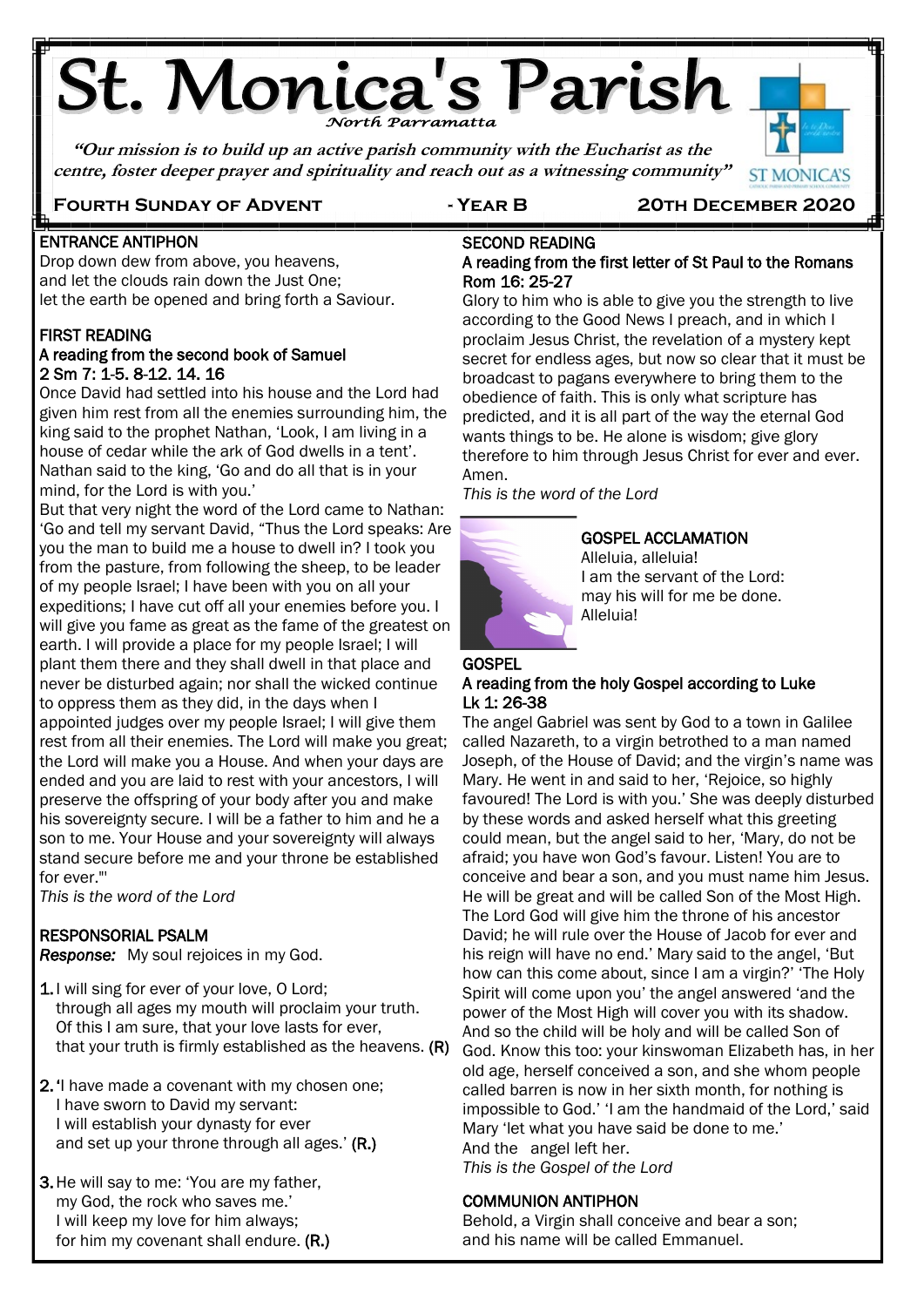# *St. Monica's Catholic Parish*

**Cnr Church Street and North Rocks Road, North Parramatta**

| <b>SUNDAY MASSES:</b>                                    | Saturday Vigil - 5pm; Sunday - 9am, 11.30am (Cantonese/Chinese Mass) and 6pm              |                                                                  |  |
|----------------------------------------------------------|-------------------------------------------------------------------------------------------|------------------------------------------------------------------|--|
| <b>WEEKDAY MASSES:</b>                                   | Tuesday-Friday - 9.15am                                                                   |                                                                  |  |
| <b>EXPOSITION:</b>                                       | Every Friday following 9.15am Mass until 10.45am,                                         |                                                                  |  |
| <b>RECONCILIATION:</b>                                   | Friday 10-10.30 am Saturday - 4-4.40pm or on request                                      |                                                                  |  |
| <b>MARRIAGES:</b>                                        | Please contact the Parish Priest at least 12 months prior                                 |                                                                  |  |
| <b>BAPTISMS:</b>                                         | Please contact the Parish Office for appointment with the Parish Priest. Phone: 9630-1951 |                                                                  |  |
| ANOINTING OF THE SICK/<br>EUCHARIST AT HOME              | Please contact the Parish Office or Fr Ephraim Lam Phone: 9630-1951                       |                                                                  |  |
| <b>PARISH ADMINISTRATOR/</b><br><b>CHINESE CHAPLAIN:</b> | Fr. Ephraim Lam Phone: 9630 -1951                                                         | Email: shingmanlam@gmail.com                                     |  |
| <b>POSTAL ADDRESS:</b>                                   | 8 Daking Street, North Parramatta, 2151                                                   | Website: http://www.stmonicanp.org.au                            |  |
| <b>OFFICE HOURS:</b>                                     | Tuesday-Friday 8.30am-2.30pm                                                              | Phone: 9630-1951 Fax: 9630-8738<br>Email: stmonicanp@bigpond.com |  |

*St. Monica's School*

Phone: 8832 4100 Fax: 9683-4984 Email: stmonicasnparra@parra.catholic.edu.au

# REFLECTION

# **'Spirit Hovering'**

St Luke's account of the Annunciation draws on the Jewish tradition describing creation: 'There was darkness over the deep and *God's Spirit hovered over the water*. God said: "Let there be light", and there was light.' (Genesis 1:2-3) St Luke depicts Mary hearing in the depths of her soul: 'The Holy Spirit will come upon you and the power of the Most High will cover you with its shadow.'

The Holy Spirit hovers over this young Jewish woman so that the most stupendously creative act in human history can take place. With her consent, God assumes human nature to be gradually enfleshed, embodied, in Mary's womb.

A naturally bewildered young woman was able to respond to God's will because she understood the imagery and the symbolism of the Genesis Story. We, in turn, need to read the Gospels in all their Jewishness so that we can understand when God's Holy Spirit hovers over our lives, asking us to fulfil some particular role in the Divine Plan.

We could pause for a moment to ask whether *now* is the time for a Marian response: 'Be it done unto me according to your word.'

## *Pope Francis proclaims " Year of St Joseph"*

*With the Apostolic Letter "Patris Corde" ("With a Father's Heart"), Pope Francis recalls the 150th anniversary of the declaration of Saint Joseph as Patron of the Universal Church. To mark the occasion, the Holy Father has proclaimed a "Year of Saint Joseph" from,* 

*8 December 2020, to 8 December 2021.* 



# Prayer to St. Joseph

Hail, Guardian of the Redeemer, Spouse of the Blessed Virgin Mary. To you God entrusted his only Son; in you Mary placed her trust; with you Christ became man.

Blessed Joseph, to us too, show yourself a father and guide us in the path of life. Obtain for us grace, mercy, and courage, and defend us from every evil.

## FEAST DAYS & COMMEMORATIONS

December 25, THE NATIVITY OF THE LORD (CHRISTMAS) December 26, ST STEPHEN THE FIRST MARTYR

### PLEASE REMEMBER TO PRAY FOR THOSE OF OUR PARISH FAMILY WHO ARE SICK. **ESPECIALLY**

Paul Chiu, John Rodrigues, Dave & Fan Lin Wilson, Francis Lee, Jerry A, Michelle Barnes, Levi Bell, Grace Boitano, Gesualda Borg, Monica Teresa & Fernanda Carigliano, Veronica Coorey. Antoinette Coorey, Margaret Dorahy, Heidi Ellich, Josie Estera, Philippe Kalife, Tim Kelly, Mary Korunic, Lillian Leigh, Monique Malouf, Tina de Larrazabal, Rosa Santos, Maria Itang Tagle, Llave Family, Sheila Watts, Gloria Cherote,

## MASS INTENTIONS

Gabriella Wehbe Joseph Sajih Wehbe Hinid Wehbe Hasna Takchi Mouris Takchi Elias Hkeik Sam Takchi Sadie Takchi

© Fr Michael Tate; mtate@bigpond.com

Amen.